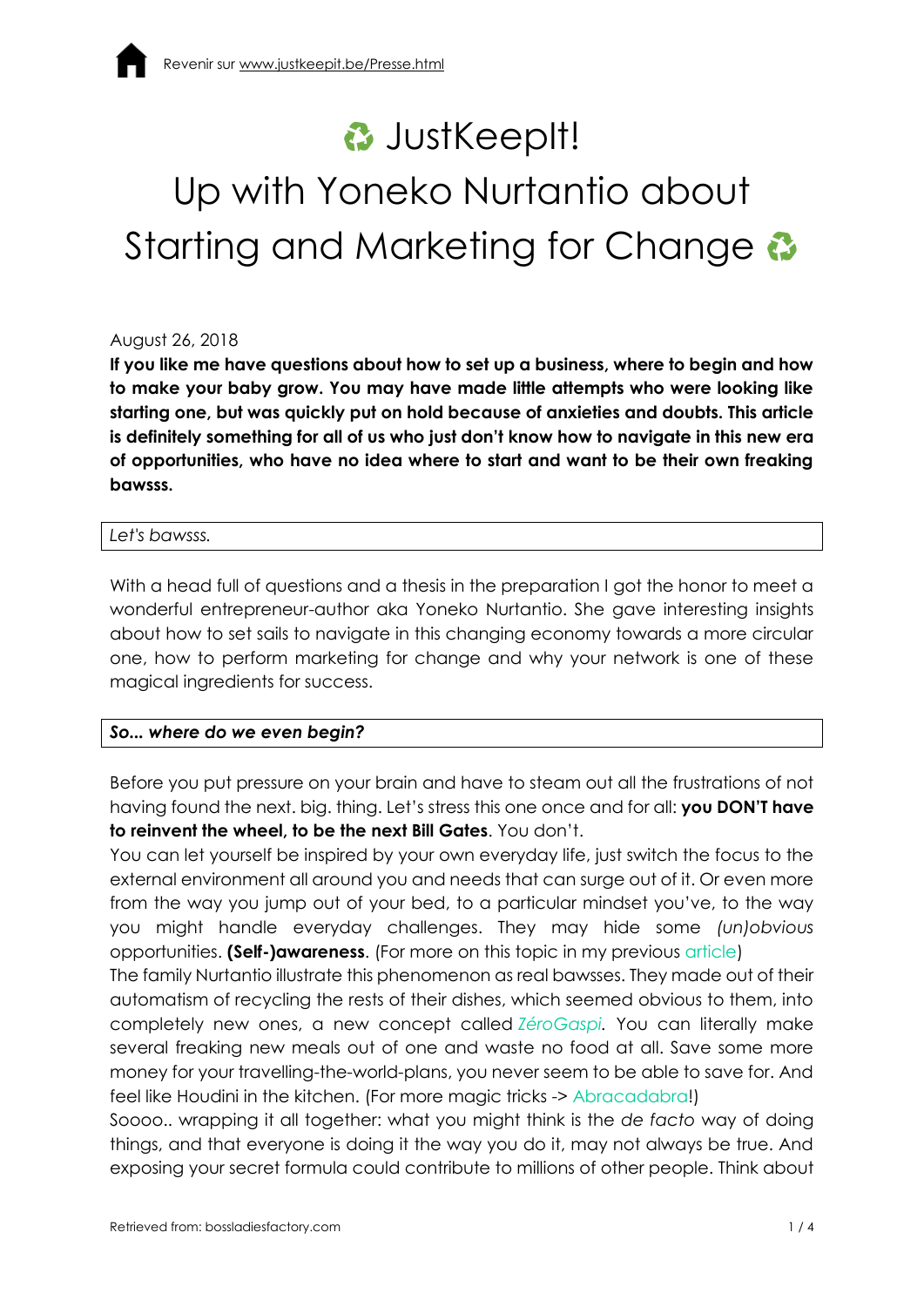it, you could be, like the Nurtantio's, one dish away from your goal. Eat smart, save smarter and spend harder  $\odot$ 

All right, all right… not allll of your ideas will be that bright, smart and glamorous, and some will even just be crowned as the most successful failures of all time. And that's **OKAY**. It's better to try something, than to try nothing and carry regrets to your graveyard. It's that simple.

Anyway if you chose to drop that insane idea and try to find another way of coming to a business idea, follow the man, Christian Homsy's, wise words: "*Quand vous trouvez une idée, ne trouvez pas une solution en recherche d'un problème, mais trouver un problème en recherche d'une solution.*" With other words: don't try to sell umbrella's in Chili just because you can. Finding a solution for real unmet problems or not enough fulfilled needs on the market will bring you much more cash than convincing people on a Chilean marketplace about the best impermeable umbrella's Chili counts. And we don't doubt they are.

## *Keep in mind..*

- o That ideas can be found everywhere and in anything, just put your selfawareness on ON.
- o But also that your idea has to have commercial value.
- o Before you jump from the fear cliff into your dream, test it, ask for feedback (grandparents, children and parents seem to be fair judges, just try them).

## *Marketing for change.*

Products who have scored greater market success were not always technically superior than competing ones, an excellent marketing approach has been the precursor in a lot of cases. Thereby in a world where the social enterprise and sustainability awareness are reaching new heights, it seems important to know how to speak the transitional language to close the gap between linear and irresponsible economy towards a more circular and responsible one. As if we need a special kind of communication to deal with change, I hear you whispering. Well.. try to tell people only once that their train is arriving on a different quay than usual and see how more than half the travelers will feel lost and even doubt what they just heard. Try it.

## *So how do we market for change?*

- Within the circular economy *storytelling* is a crucial technique to involve all stakeholders in the process on the wave of change. You don't have to play Brad Pitt to get people involved, just keep yourself to telling a story of *quality* with a lot of *passion*. (Maybe being Brad Pitt could help actually, but anyways.)
- Offering (free) *workshops*, *conferences* and *challenges* for organisations and individuals as learning experience and network event will make everyone a better surfer on that wave for change.
- To move things up and break old habits you don't necessarily have to talk about a circular economy as such. Emphasizing on the *idea behind* a new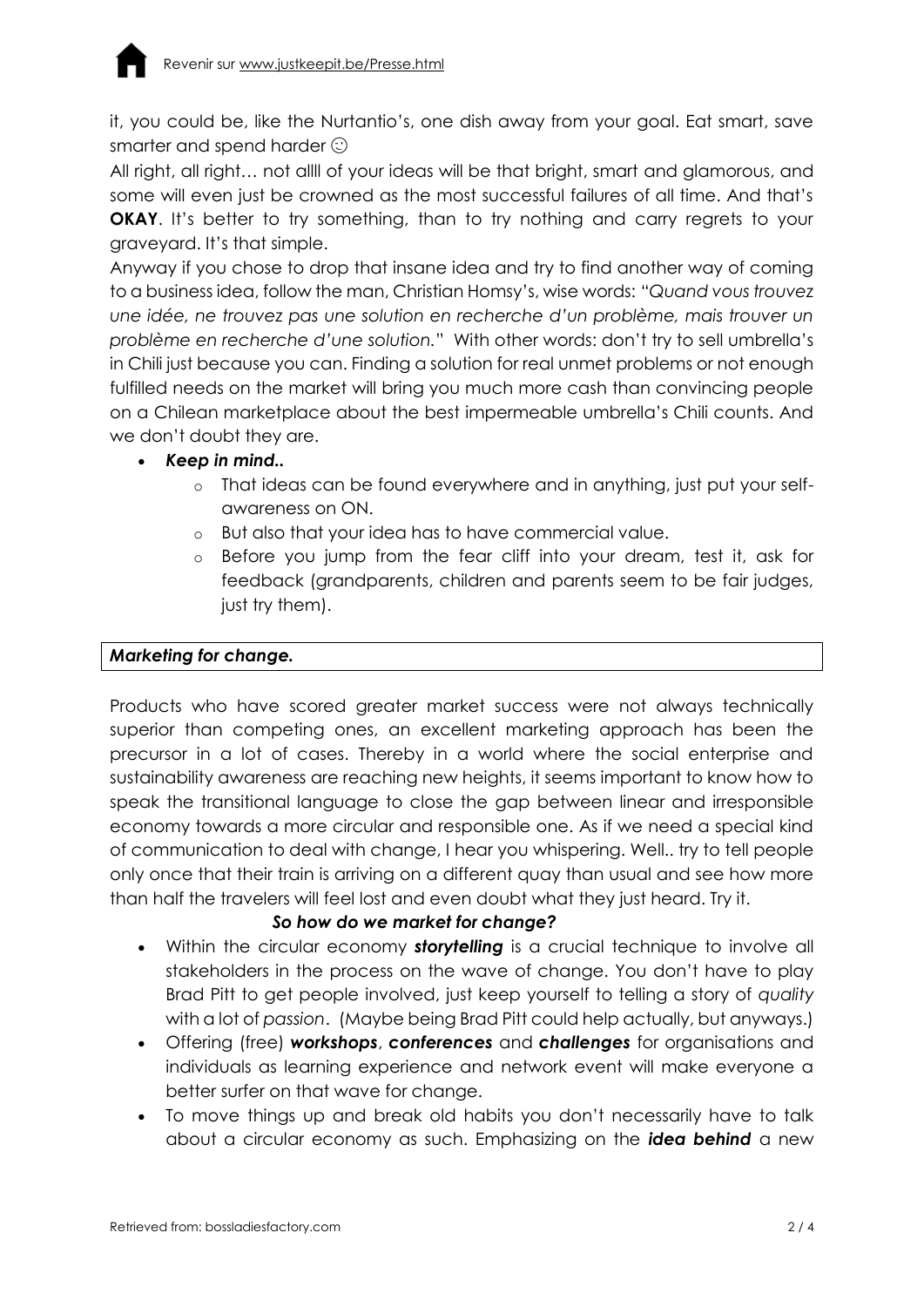economy, what kind of *mindset* sets the fundamentals and what the *personal advantages* are for every individual are the way to go.

 Like several *circularist* (let's throw some new jargon to sound smarter, let's start a new wave, getting practical told y'all), some specialist between circular economy specialist and economist, announced the circular economy to be still in the early stage. Which means that a lot of *creativity, innovation and delivering quality* are needed to create a successful tsunami of change.

In line with the *ZéroGaspi-*concept created by the family Nurtantio, which is also a bestseller, forgot to mention it btw!, a wonderful challenge has been linked to it: *JustKeepIt!*



- The challenge combines **informing** all of us, since we all eat, right?!, about how we could spare the planet of food waste and save some more cash. *Chaching!*
	- o Not only will you sleep better, but you will also spare to 5000 euro's extra for holidays or other passions. Here too, the personal advantages are underlined and for most monetized! V important aspect, the *moneymatters*!
- The challenge also invites participants on an *innovative and creative way*, to shake old habits by giving away tips and tricks on video during 21 days (scientific number of days to change a habit, you knew this one already, highfive!).
	- o How? By liking the facebook page: **[www.facebook.com/JKIChallenge](http://www.facebook.com/JKIChallenge) , 'cause using contemporary social platforms is, yes sir/madam, the way to go to propel your marketing, and thus business,.. no thanks.**
- Thereby the challenge is a real *call-to-action* where everyone is actively involved and has fun challenges to step up to. Who says challenge, also says a lot of prizes to win. Again, the Thank-You economy (as previously mentioned, [here\)](http://bossladiesfactory.com/2017/final-part-the-survival-guide-to-the-circular-economy-part-three-for-future-entrepreneurs-and-corporations/), gives *authentically, shares and cares* as core values and DNA of doing business.

*That being said, JustKeepIt! Up with the Nurtantio's, 'cause I'm sure wonders never cease over here.*